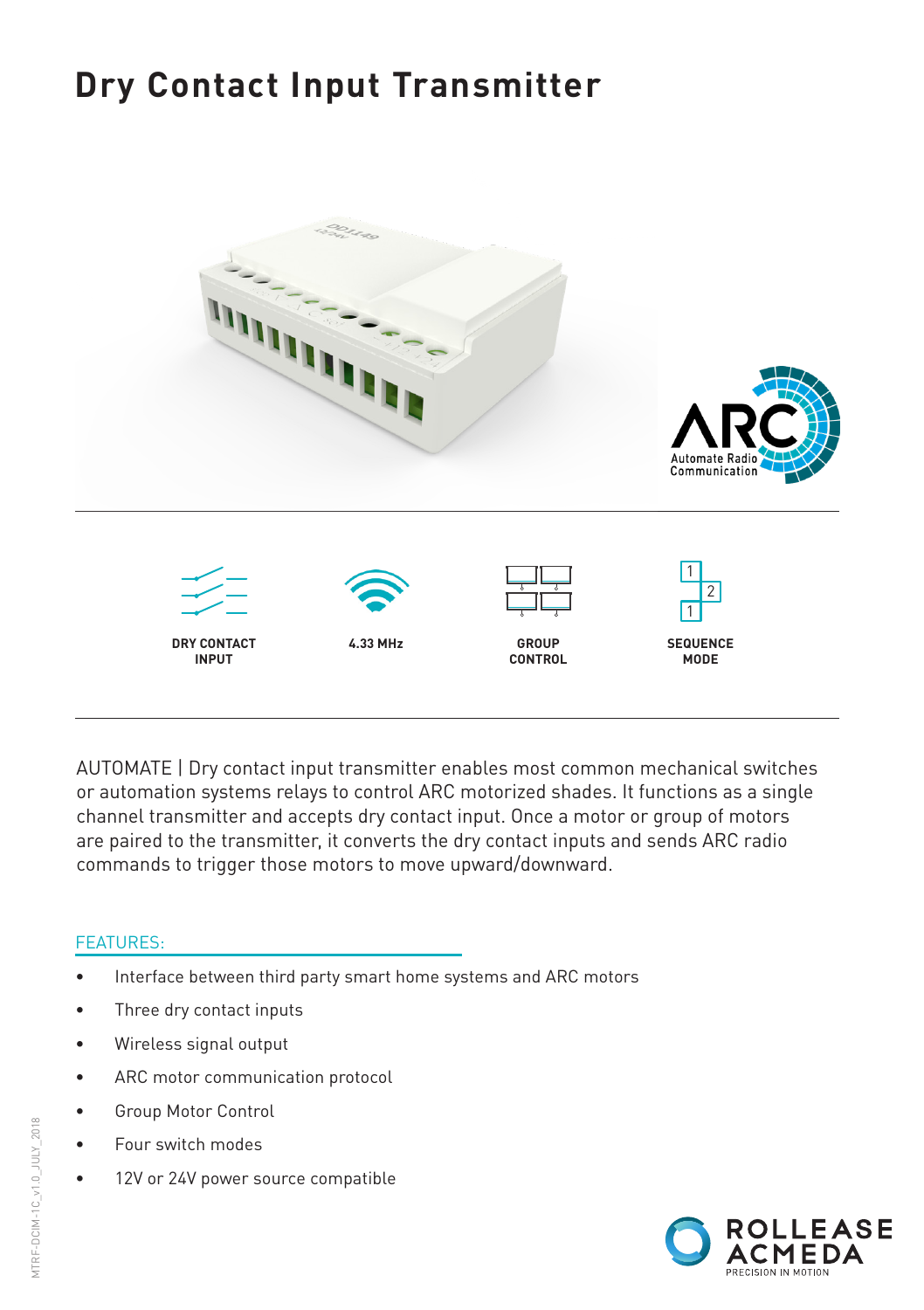| <b>CONTENTS</b> |  |
|-----------------|--|
|                 |  |

| $\mathbf{1}$   | <b>TECHNICAL DATA / PACK CONTENTS</b>                           | $\overline{3}$   |
|----------------|-----------------------------------------------------------------|------------------|
|                |                                                                 |                  |
| $\overline{2}$ | <b>SAFETY</b>                                                   | 4                |
| 3              | <b>INSTALLATION</b>                                             | $5\phantom{.0}$  |
| 3.1            | Overview                                                        | 5                |
| 3.2            | Wire Diagram                                                    | 5                |
| 4              | <b>SETTING SWITCH MODE</b>                                      | $\boldsymbol{6}$ |
| 5              | ADDING OR DELETING A TRANSMITTER & CREATING A GROUP OF CHANNELS | $\overline{7}$   |
| 5.1            | Using motor P1 button                                           | 7                |
| 5.2            | Using a pre-existing controller                                 | 7                |
| 6              | <b>SWITCH MODE OPERATION</b>                                    | 8                |
| 6.1            | Operation of Normal Switch Mode                                 | 8                |
| 6.2            | Operation of Pulse Switch Mode                                  | 9                |
| 6.3            | Operation of Mechanical Switch Mode                             | 10               |
| 6.4            | Operation of Sequence Switch Mode                               | 11               |
| 6.5            | Operation of Favorite Position                                  | 12               |
| $7\phantom{.}$ | <b>TROUBLESHOOTING</b>                                          | 13               |
|                | <b>NOTES</b>                                                    | 14               |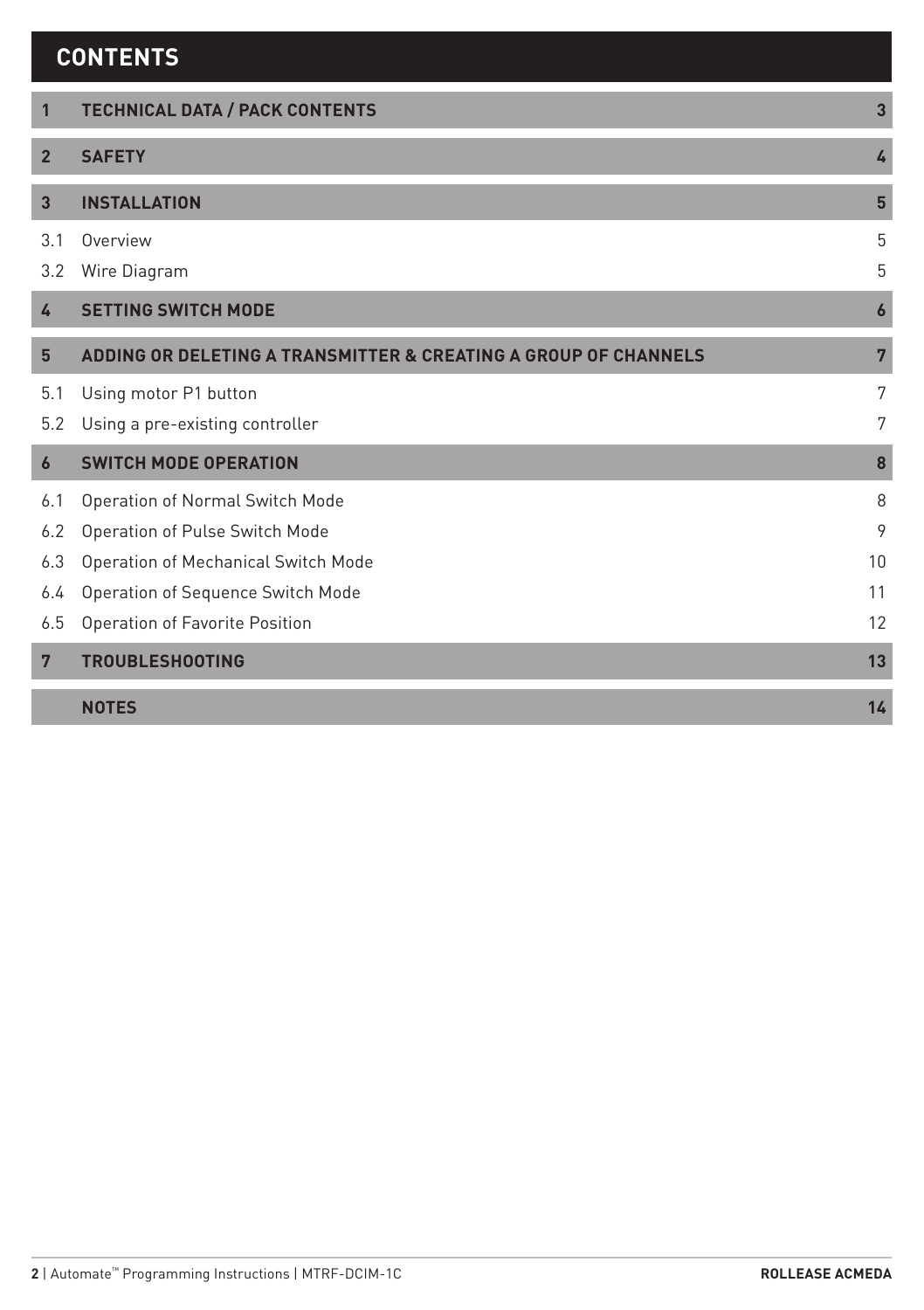# **1 TECHNICAL DATA / PACK CONTENTS**

| <b>TECHNICAL SPECIFICATIONS</b> |                              |  |  |  |
|---------------------------------|------------------------------|--|--|--|
| 12V Power Input Voltage:        | $8V - 16V$                   |  |  |  |
| 24V Power Input Voltage:        | $16V - 26V$                  |  |  |  |
| Radio Frequency                 | 433.92 MHz                   |  |  |  |
| <b>Transmitting Power:</b>      | 10 milliwatt                 |  |  |  |
| <b>Ambient Operating</b>        | $-10^{\circ}$ C ~ 50°C       |  |  |  |
| Temperature:                    | $14^{\circ}F - 122^{\circ}F$ |  |  |  |
| <b>Transmission Distance:</b>   | up to 200m (open space)      |  |  |  |
|                                 | up to 656' (open space)      |  |  |  |
| Dry Contract Input Duration     | $>0.25$ seconds              |  |  |  |

#### **PACK CONTENTS**

1x contact closure box

1 x instructions

#### **DIMENSIONS**

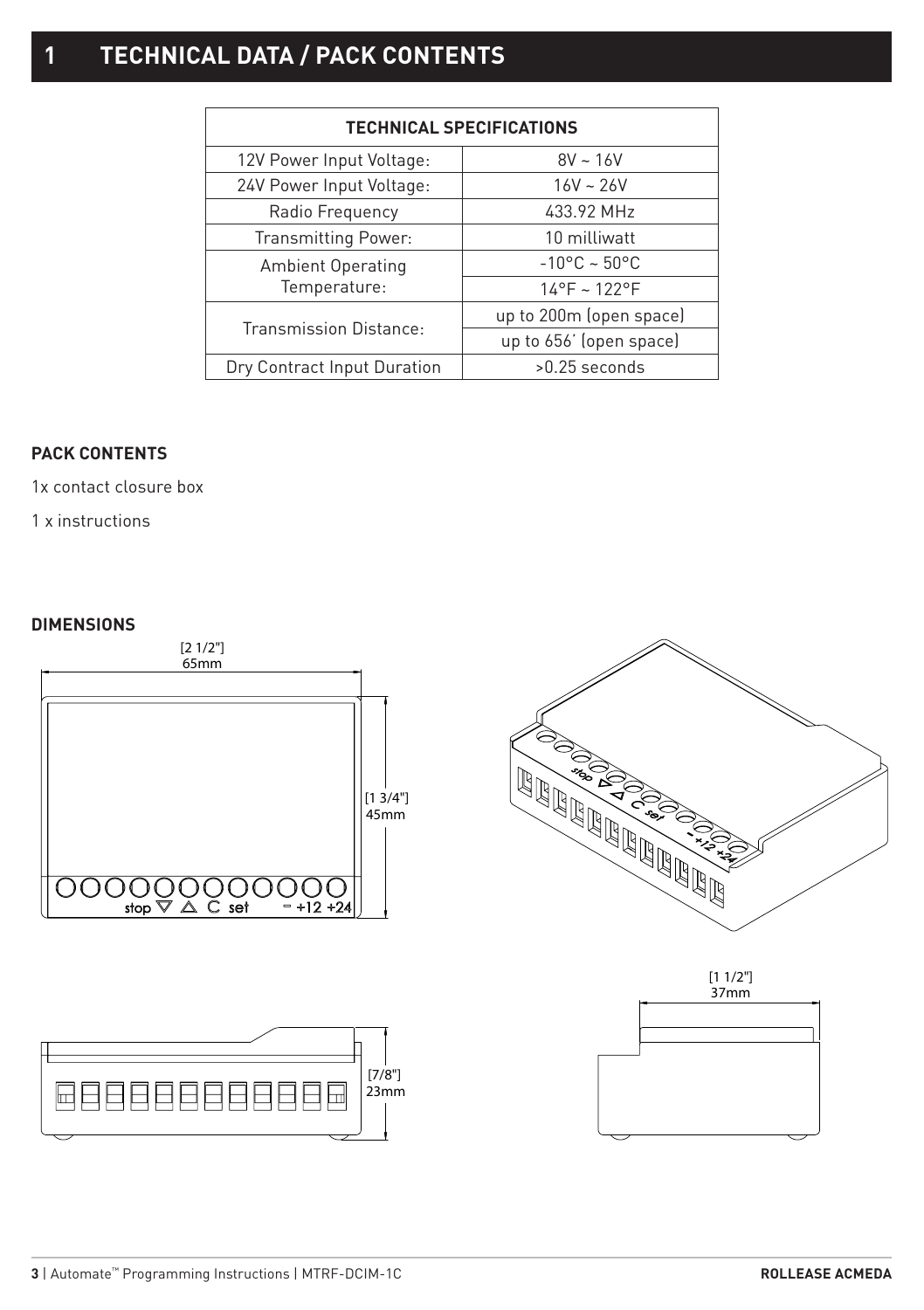## **2 SAFETY**

### **WARNING: Important safety instructions to be read before installation.**

Incorrect installation can lead to serious injury and will void manufacturer's liability and warranty. It is important for the safety of persons to follow the enclosed instructions.

#### **Save these instructions for future reference.**

#### **CAUTION**

- Do not expose to moisture or extreme temperatures.
- Persons (including children) with reduced physical, sensory or mental capabilities, or lack of experience and knowledge should not be allowed to use this product.
- Use or modification outside the scope of this instruction manual will void warranty.
- Installation and programming to be performed by a suitably qualified installer.
- Follow installation instructions.
- For use with motorized shading devices.
- Keep away from children.
- Frequently inspect for improper operation. Do not use if repair or adjustment is necessary.
- Keep clear when in operation.

Rollease Acmeda declares this equipment is in compliance with the essential requirements and other relevant provisions of R&TT EC Directive 1999/5/EC.

### **Statement Regarding FCC Compliance**

This device complies with Part 15 of the FCC Rules. Operation is subject to the following two conditions:

(1) This device may not cause harmful interference, and

(2) This device must accept any interference received, including interference that may cause undesired operation.

#### Note:

This equipment has been tested and found to comply with the limits for a Class B digital device, pursuant to Part 15 of the FCC Rules. These limits are designed to provide reasonable protection against harmful interference in a residential installation. This equipment generates, uses and can radiate radio frequency energy and, if not installed and used in accordance with the instructions, may cause harmful interference to radio communications.

However, there is no guarantee that interference will not occur in a particular installation. If this equipment does cause harmful interference to radio or television reception, which can be determined by turning th equipment off an on, the user is encouraged to try correct the interference by one or more of the following measures:

- Reorient or relocate the receiving antenna
- Increase the separation between the equipment and receiver
- Connect the equipment into an outlet on a circuit different from that to which the receiver is connected
- Consult the dealer or an experienced radio/TV technician for help

Any changes or modifications not expressly approved by the party responsible for compliance could void the user's authority to operate the equipment.

Do not dispose of in general waste. Please recycle batteries and damaged electrical products appropriately.

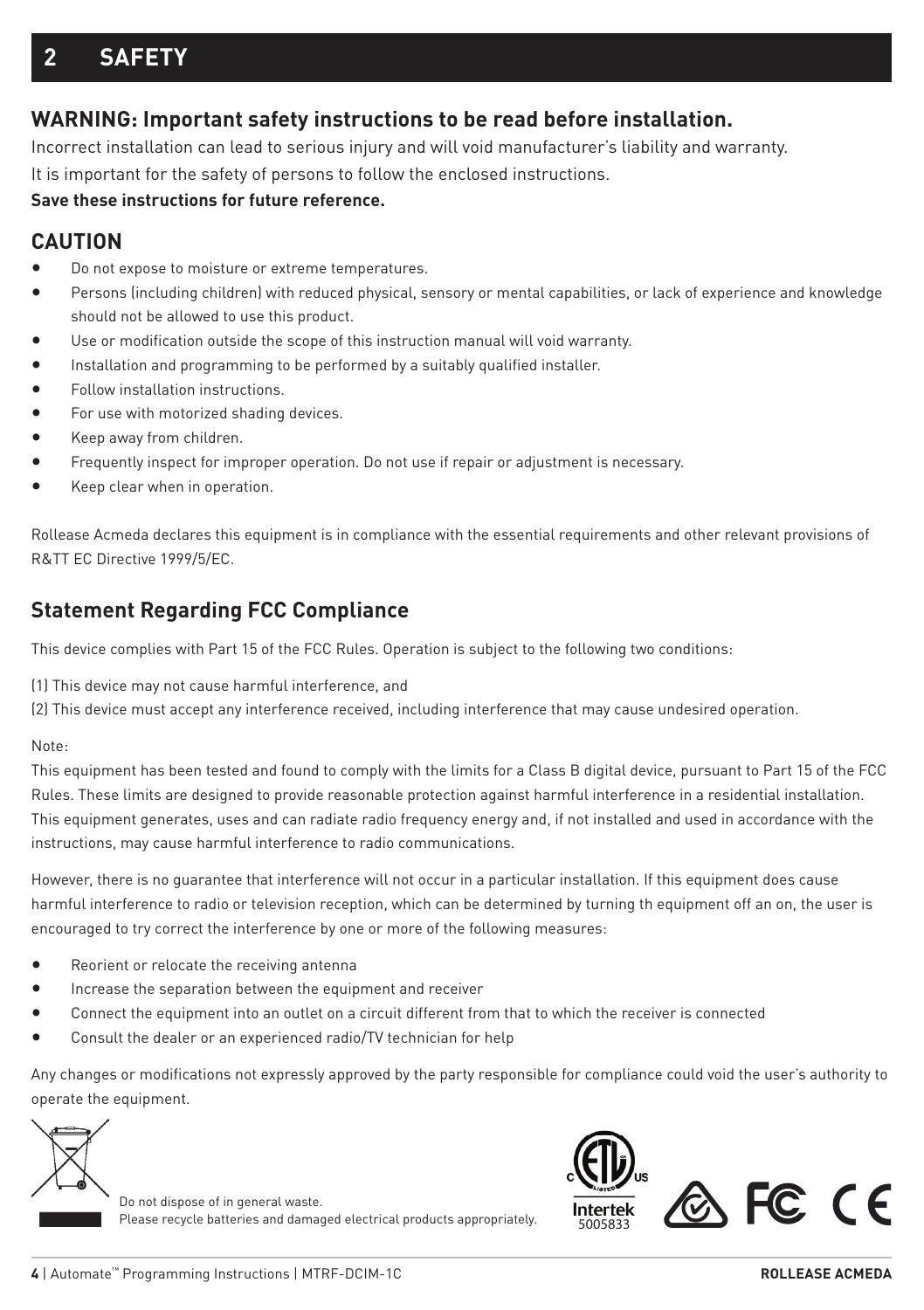## **3.1 Overview**



### **3.2 Wiring Diagram**



**NOTE: Only one positive power point, +12V or +24V, is needed.**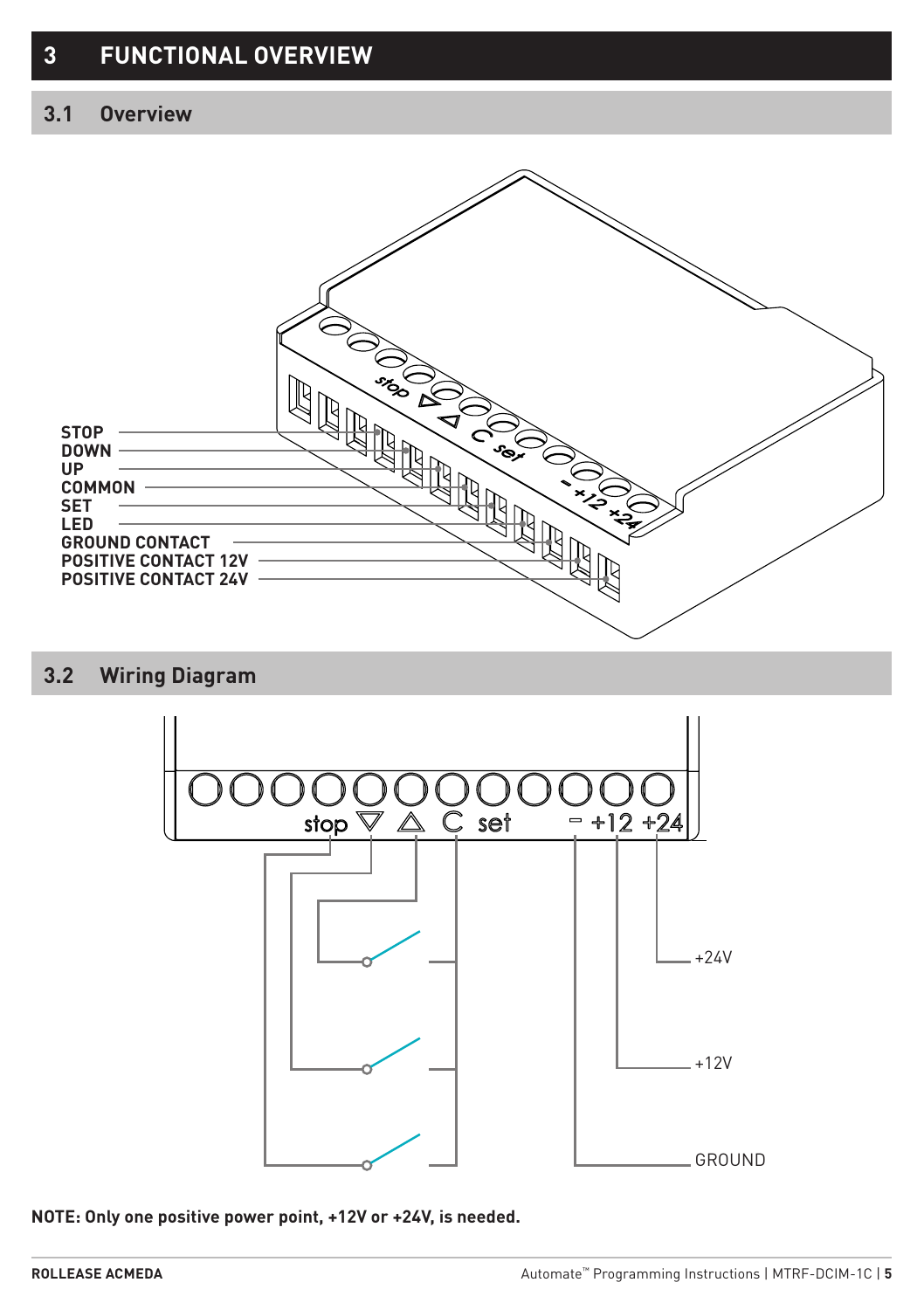

The **SET** button is utilized to choose the working mode of the dry contact input transmitter as described below:

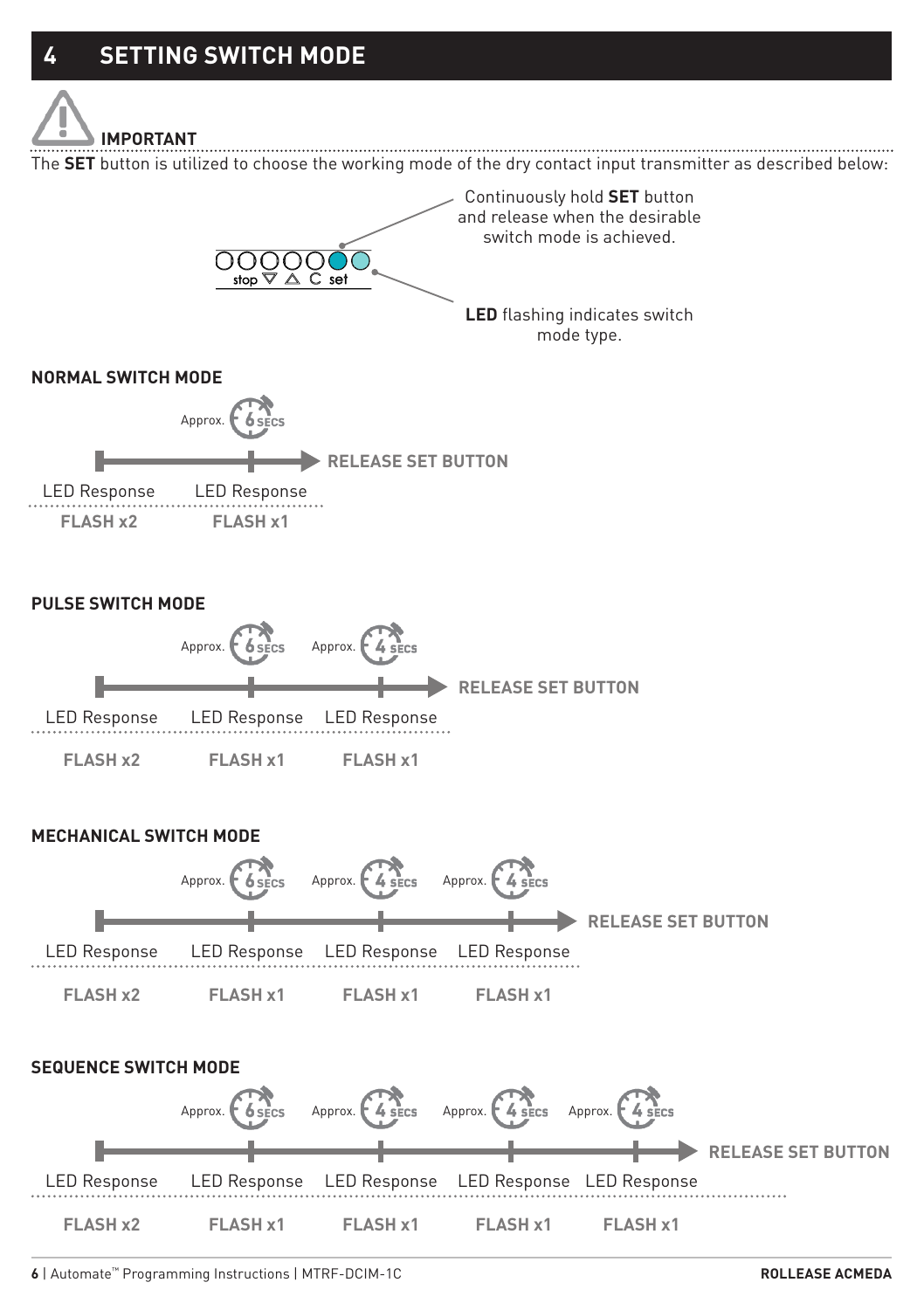# **IMPORTANT**

Multiple motors can be paired to the dry contact input transmitter for group control. Their limit settings and favorite positions should be individually adjusted by a single channel remote, which is only paired to one of those motors

- Confirm that motor limits and favorite position are already set for each individual motor.
- Ensure that each motor you want to group is also assigned to a channel by itself or another remote.

## **5.1 Using Motor P1 Button**





# **Drocc** and rologeo **SET** button on Press **P2** on existing controller. Press **P2** on existing controller. Press and release **SET** button on the result of the controller. Pres P2 on existing controller. ston Motor Response Motor Response Motor Response **BEEP** BEEP<sub>3</sub> ΧĪ. Ϋ1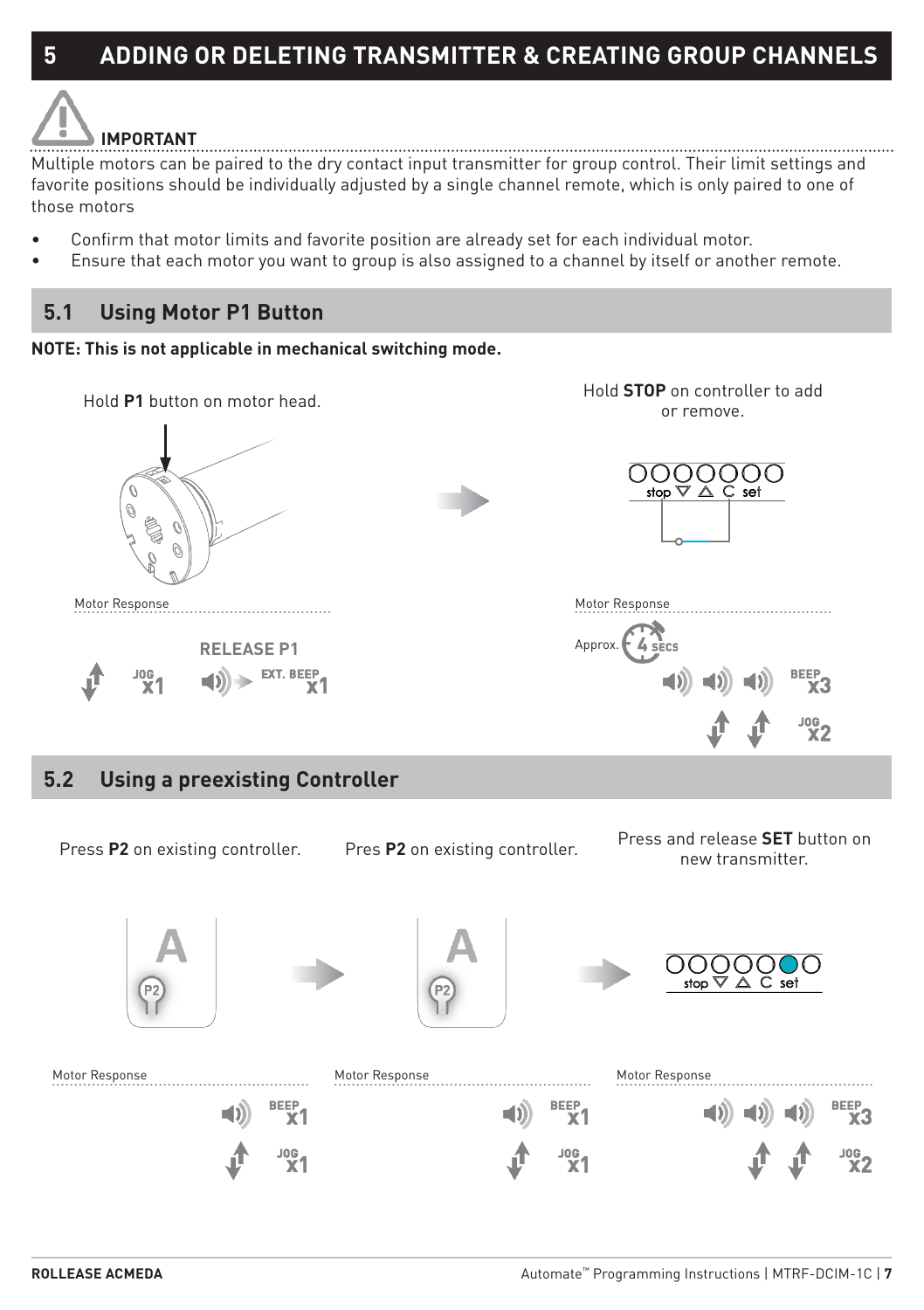# **6 SWITCH MODE OPERATION**

Prior to selecting a switch mode, the upper and bottom limits of any ARC motors must be set. A single or combination of three dry contact inputs can operate the paired ARC motors.

## **6.1 Operation of Normal Switch Mode**

**NOTE: In this mode, the transmitter can implement all the ARC remote functions. The P2 button of the remote is described as the SET button in the transmitter. Please refer to the motor instructions for functions such as setting/adjusting limits, setting a favorite position, toggling tilt/roller mode etc.**

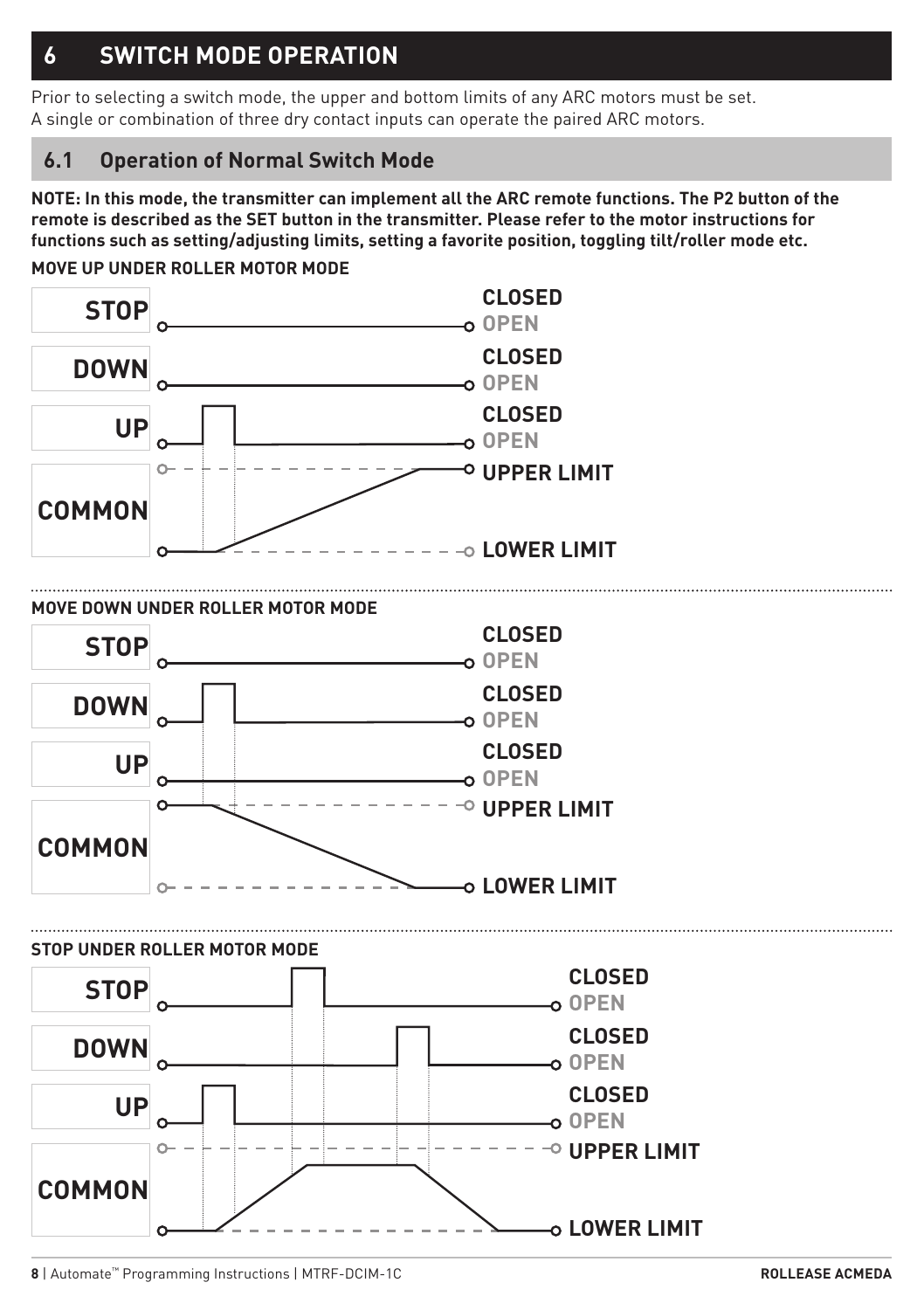### **6.2 Operation of Pulse Switch Mode**

**NOTE: The time interval of each pulse should be in the range of 0.25 ~ 2.0 seconds. The motor rotation can be stopped by using the STOP button or the UP & DOWN together in the roller motor mode. In the tilt mode, each closing pulse triggers the motor to move one small step but a pulse longer than 2 seconds can trigger continuous movement of the motor.**



**MOVE UP/DOWN, STOP IN ROLLER MOTOR MODE**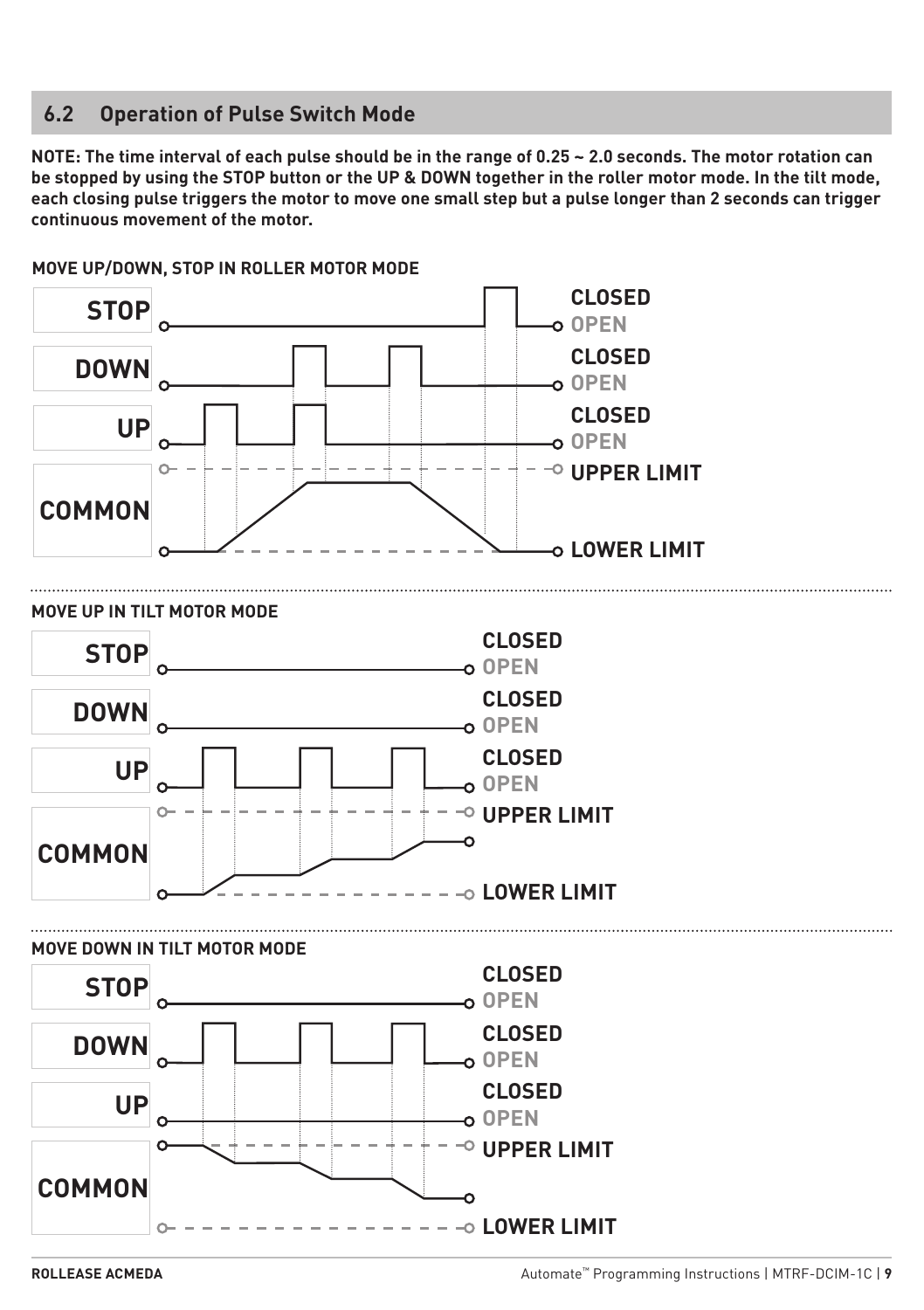#### **6.3 Operation of Mechanical Switch Mode**

**NOTE: Closing the UP/DOWN dry contacts keeps the motor rotating, opening the dry contacts immediately stops the rotation in the roller motor mode. In the tilt motor mode, each UP/DOWN closing pulse, whatever the pulse duration, triggers the motor to move one UP/DOWN step.**

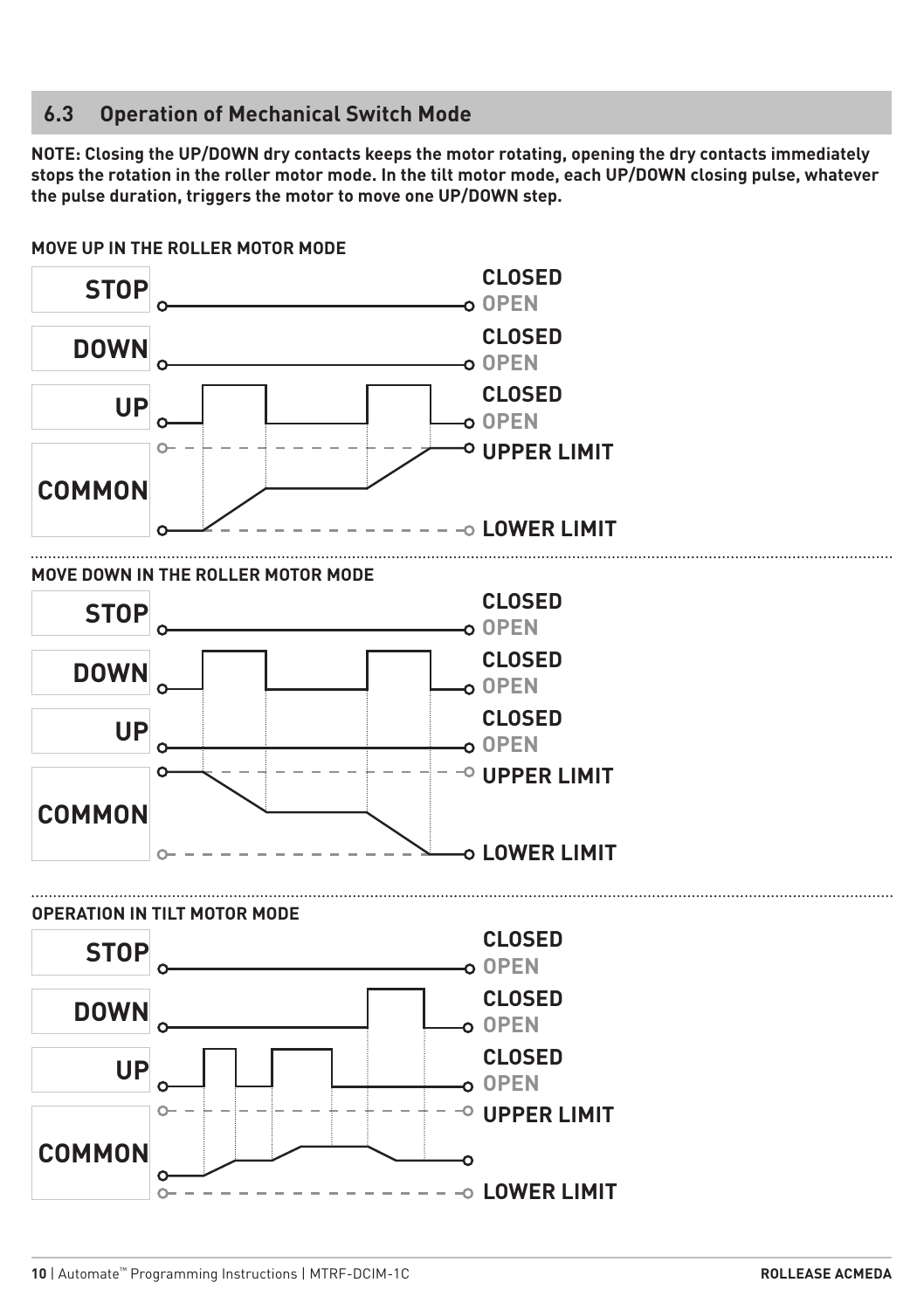## **6.4 Operation of Sequence Switch Mode**

**NOTE: The closing/releasing of the "UP" pin alternatively triggers the upward movement or the stopping of the paired motor. The closing of the "DOWN" pin alternatively triggers the downward movement or the stopping of the paired motor.**

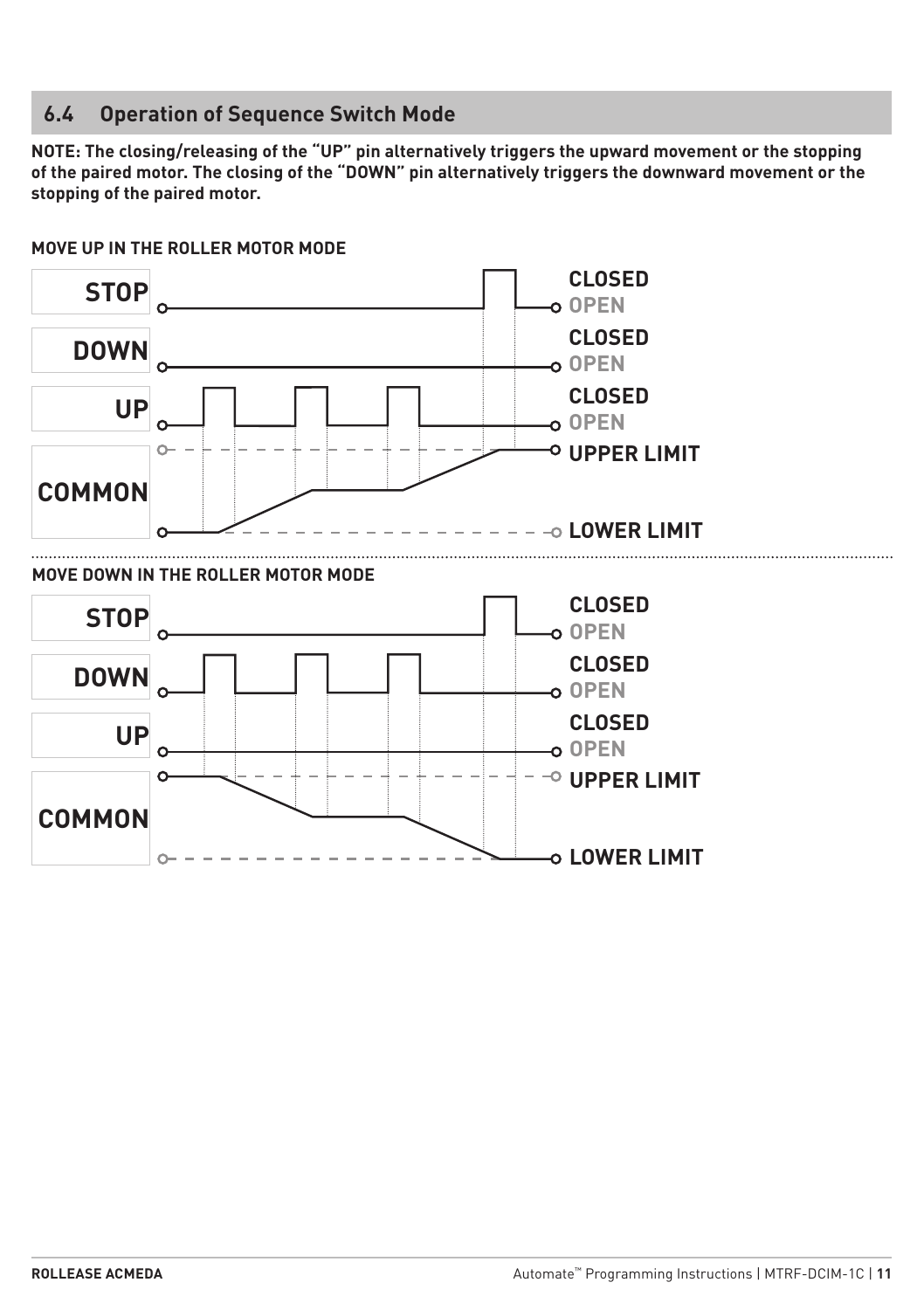## **6.5 Operation of Favorite Position**

**NOTE: Closing the STOP pin for more than 5 seconds can activate the motor to move to the preset favorite position under Normal, Pulse & Sequence Mode.**

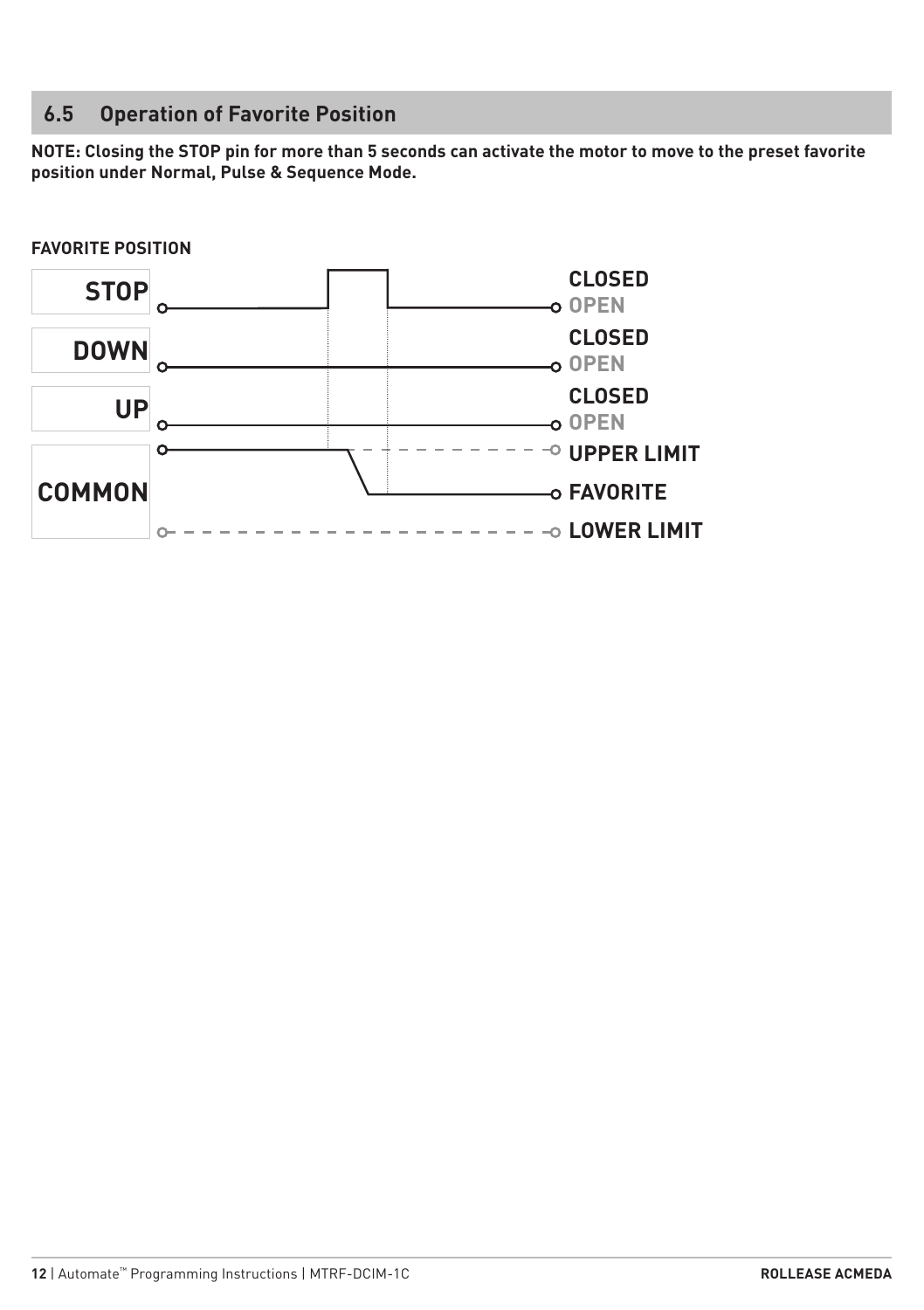| Problem                                                          | Cause                                                                                      | Remedy                                                                                                                                                                                               |
|------------------------------------------------------------------|--------------------------------------------------------------------------------------------|------------------------------------------------------------------------------------------------------------------------------------------------------------------------------------------------------|
| Motor is not responding                                          | Switch power supply is not<br>connected                                                    | Check power source and<br>connections.                                                                                                                                                               |
|                                                                  | Radio interference / Shielding                                                             | Ensure switch is positioned away<br>from metal objects and that<br>the antenna on motors are kept<br>straight and away from metal.                                                                   |
|                                                                  | Receiver distance is too far from<br>switch                                                | Move switch to a closer position.                                                                                                                                                                    |
|                                                                  | Power failure                                                                              | Check power supply to motor is<br>connected and active (non-battery<br>motors).                                                                                                                      |
|                                                                  | Incorrect motor wiring                                                                     | Check motor wiring is connected<br>correctly (refer to motor<br>installation instructions).                                                                                                          |
| Cannot set limits on a single<br>motor (multiple motors respond) | Transmitter has group control<br>function set and drives all the<br>paired motors together | Use an ARC remote to individually<br>adjust motor limits.                                                                                                                                            |
|                                                                  |                                                                                            | Use P1 motor button to set other<br>motors in group into "Sleep" mode.                                                                                                                               |
|                                                                  |                                                                                            | SYSTEM BEST PRACTICE - Provide<br>an extra 15 channel switch or<br>remote in you multi motor projects<br>to provide individual control for<br>each motor for programming/<br>configuration purposes. |
| Motor will not go down after<br>setting the top limit            | Top limit was set using the down<br>and stop buttons                                       | Reset the motor and begin<br>programming sequence again.<br>Remember that upper limit is to be<br>set using the up and stop and the<br>down limit is set using the down<br>and stop.                 |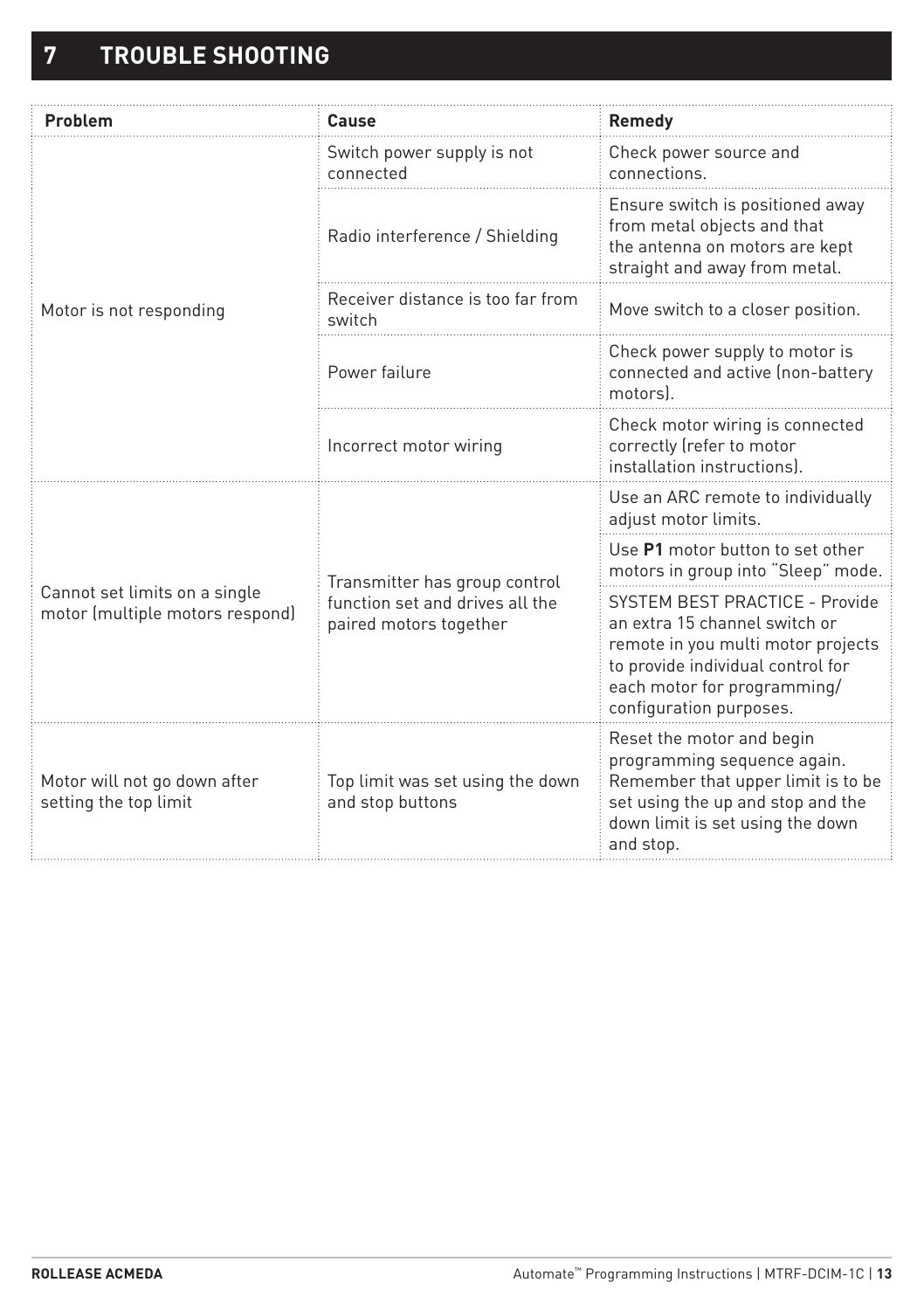# **NOTES**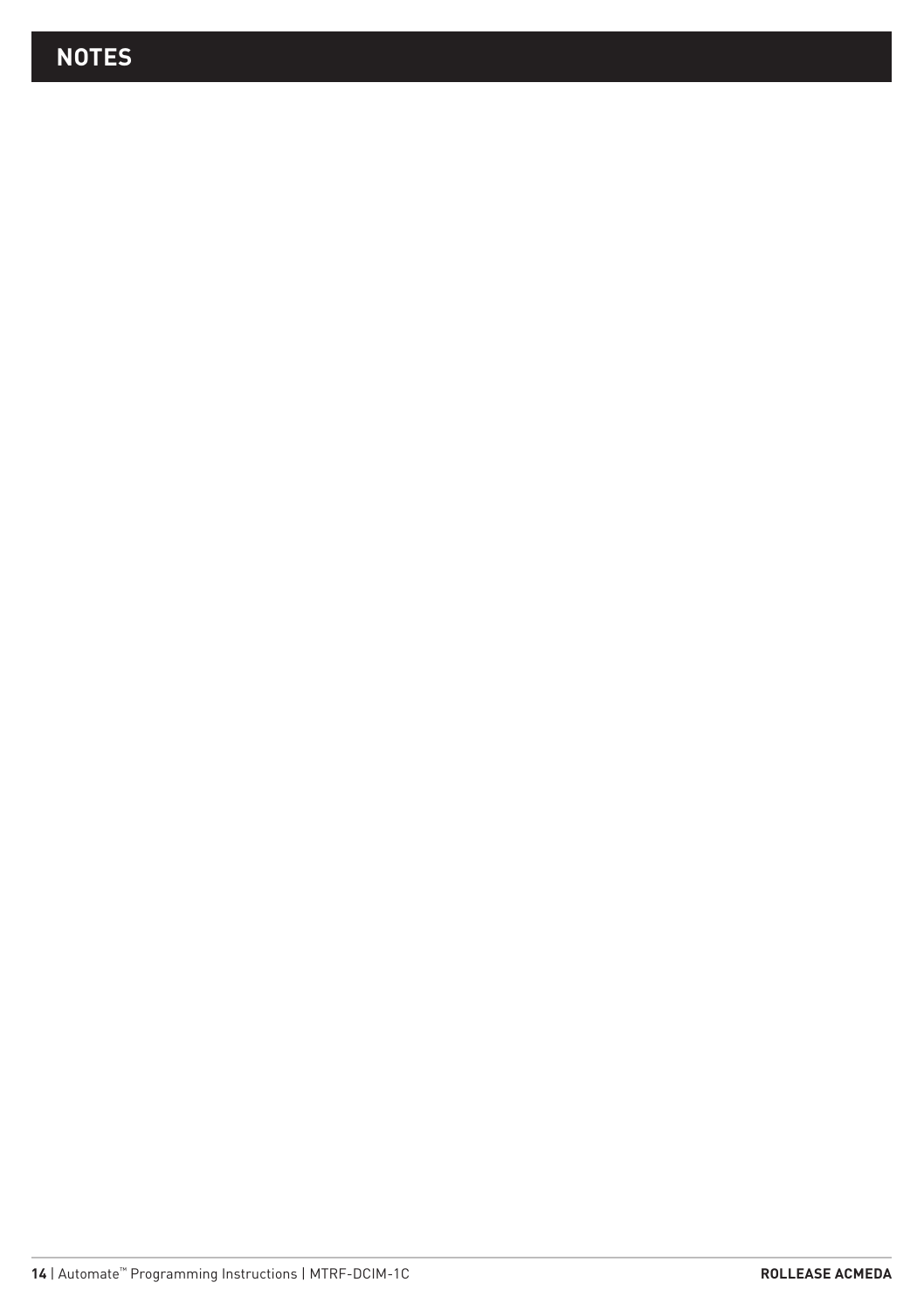# **NOTES**